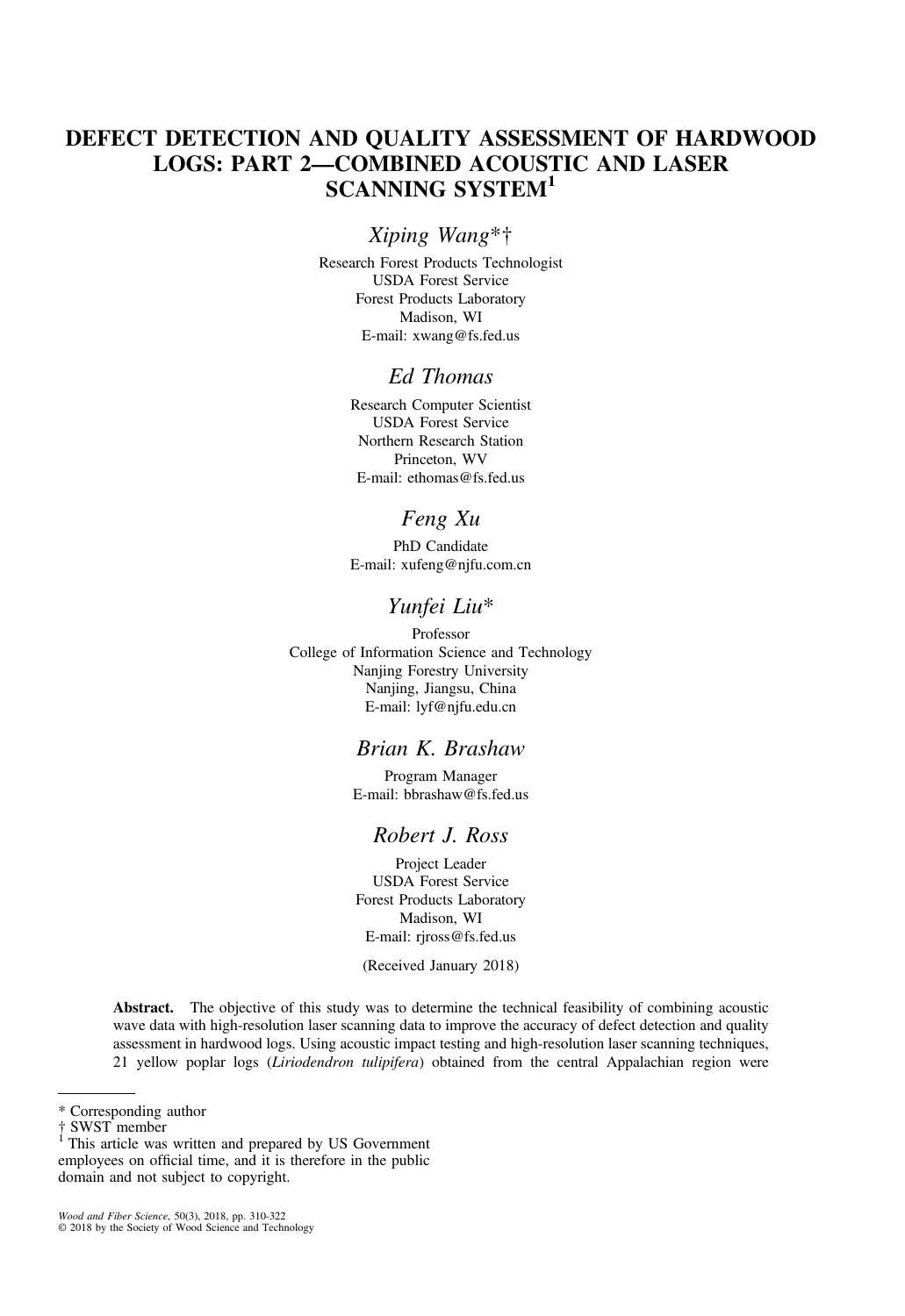evaluated for internal and external defects. These logs were then sawn into boards and the boards were visually graded based on the National Hardwood Lumber Association grading rules. The response signals of the logs from acoustic impact testing were analyzed to extract time-domain and frequency-domain parameters. The laser scan data of each log was processed by a defect detection system. The results indicated that acoustic velocity, time centroid, damping ratio, and the combined time- and frequency-domain parameters are all effective quality predictors of the hardwood logs in terms of internal soundness. Highresolution laser scanning is complementary to acoustic impact testing. Acoustic parameters combined with laser scanning results provide a more complete data picture of the log: size, shape, surface defects, and degree of soundness. Indications of soundness in a particular log allow the internal prediction system to flag suspicious defects as potentially unsound. Thus, a combined system would be able to discriminate much more precisely with respect to log quality and potential board grade yields than would either method independently.

Keywords: Acoustic impact testing, laser scanning, board grades, log defects, log segregation, yellow poplar.

#### INTRODUCTION

The quality of hardwood logs varies widely within species, harvest site, and even the same tree. Holes, knots, wounds, and other growth defects on logs reduce the strength and appearance of any resulting products and thus decrease the value of the log and its products ([Carpenter](#page-11-0) et al [1989\)](#page-11-0). The location, type, and size of defects on hardwood logs dictate the potential grade and value of the resulting lumber. Hardwood lumber is bought and sold using National Hardwood Lumber Association (NHLA) grades reflecting the value of each board. The fewer the defects, the greater the length and width of clear areas, which results in higher lumber grade and value. Hardwood log sawing begins with the log face that is the clearest and will yield the highest valued boards. The sawyer attempts to saw the log in such a way that any defects will be on the edges of boards. Such defects can then be edged from the sides of the board to make a higher valued board. Thus, scanning systems that find defects on and inside hardwood logs could dramatically improve the sawing process and the grade and value of sawn lumber.

Another important reason for early defect detection in hardwood logs is to remove logs from the processing stream that have little or no profitability. This concept is commonly known as the "break-even log" because processing a log with quality lower than the break-even log results in a loss for the company. Ideally, to realize target profit maximization, logs that give no real financial return from processing should be sold to other processors that can economically process these logs into products such as railroad ties, pallet lumber, pulp, fuel, or other similar products.

Research in the field of nondestructive testing and evaluation of wood has resulted in an array of tools for detecting internal defects. Technologies such as X-ray, computed tomography, and nuclear magnetic resonance offer cross-sectional images with sufficient detail but are not costeffective for hardwood mills and are too slow to be considered suitable for on-line implementation ([Wagner](#page-12-0) et al 1989; [Chang](#page-11-0) 1992; Li et al [1996;](#page-11-0) [Guddanti](#page-11-0) and Chang 1998; [Bhandarkar](#page-11-0) et al [1999](#page-11-0)). Laser scanning, however, is an inexpensive, fast, and accurate method of measuring log diameter, length, and volume. As a by-product, the scanning systems measure crook, sweep, and eccentricity of the log to a fraction of a millimeter. In addition, most surface defects regarded as degrade defects by the United States Department of Agriculture (USDA) Forest Service grading rules are detected during laser data image processing. This permits logs that have been laserscanned to be sorted not only by diameter and length but also by quality as well. A high-resolution laser scanning system has been developed by the USDA Forest Service ([Thomas](#page-11-0) et al 2006, [2008\)](#page-11-0). This system shows promise for improving internal defect predictions and greatly improving lumber value. This system, however, has some limitations on predicting unsound areas within a log based solely on solid-appearing surface defects.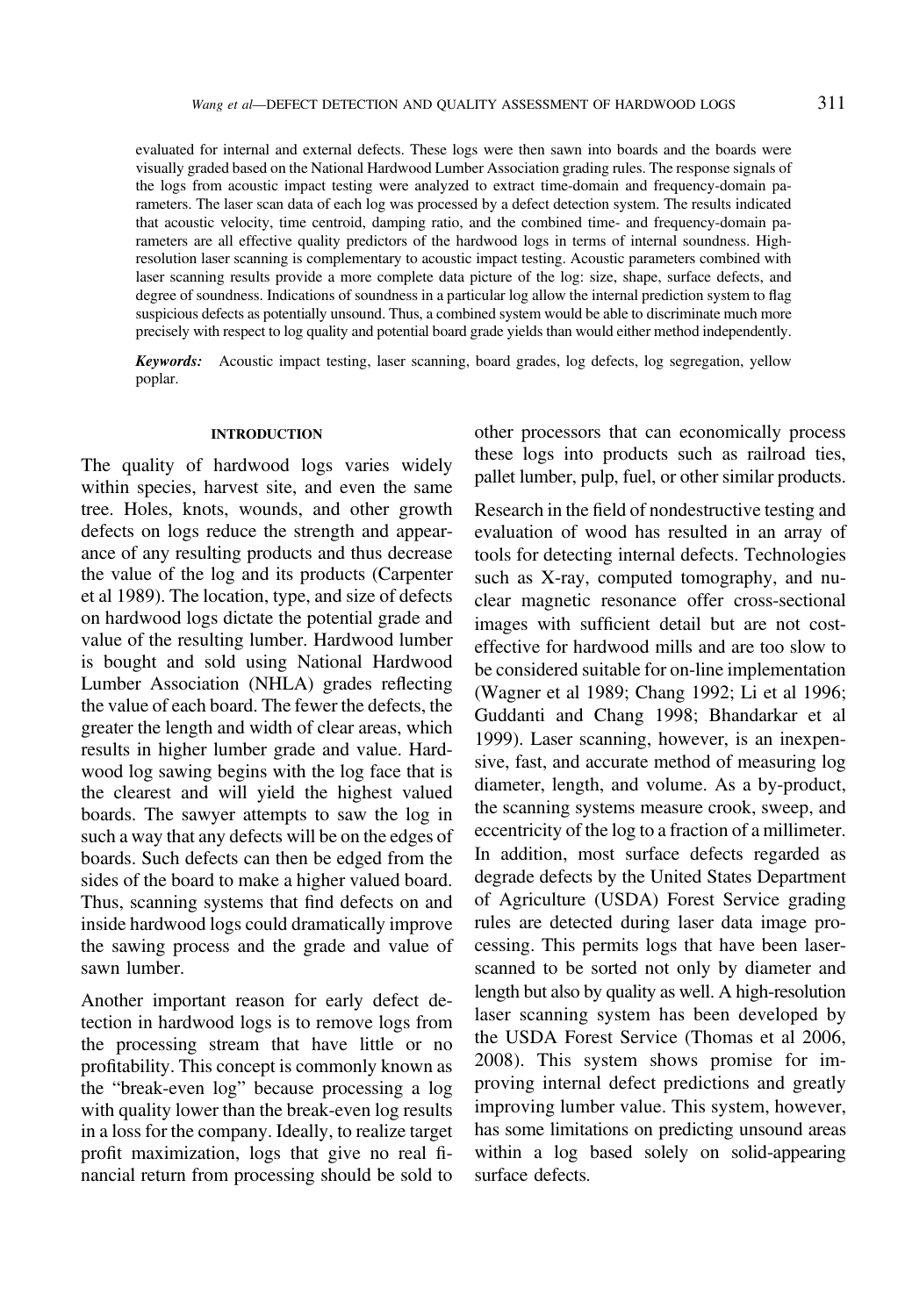Acoustic wave methods use a mechanical impact to generate low-frequency stress waves that propagate longitudinally through a log and then record the reverberation of the waves within the log. At the microstructure level, energy storage and dissipation properties of the log are controlled by the orientation of wood cells and structural composition, factors that contribute to stiffness and strength of wood. Such properties are observable as frequency of the wave reverberation and rate of wave attenuation. Research has shown that propagation velocity of acoustic waves in wood is a good predicting parameter for wood deterioration caused by any wood decay mechanism [\(Pellerin](#page-11-0) et al 1985; [Wang](#page-12-0) et al 2004). Commercial acoustic tools are now widely accepted in the forest products industry for on-line quality control (structural lumber and veneer) and field or in-plant segregation of incoming softwood logs [\(Harris](#page-11-0) et al [2002;](#page-11-0) [Carter](#page-11-0) et al 2005; [Wang](#page-12-0) et al 2007, [2013](#page-12-0); [Wang](#page-12-0) 2013).

Acoustic waves and laser scanning methods operate under different principles. Each addresses the weaknesses or inabilities of the other. The main objective of this study was to determine the technical feasibility of combining acoustic wave data with high-resolution laser scanning data to improve the accuracy of defect detection and quality assessment in hardwood logs. Part 1 of this study explored the use of the acoustic impact testing method coupled with advanced waveform analysis to classify hardwood logs in terms of log quality and potential board grade yield (Xu et al [2018\)](#page-12-0). This report (Part 2) evaluates the effectiveness of using a combined acoustic and laser scanning system to rank hardwood logs and further improve the log segregation process.

#### MATERIALS AND METHODS

### **Materials**

A random sample of 15 yellow poplar (Liriodendron tulipifera) trees was harvested from a forest leased and managed by MeadWestvaco (Richmond, VA) near Rupert, WV, in the central Appalachian region in late January 2015. Each

tree was bucked to commercial lengths with three to five logs being cut from each tree, resulting in a total of 52 logs. Each log was tagged with a tree number and a log section code (A—butt log; B—2nd log; C—3rd log; D—4th log; and E—5th log). All logs were transported to the USDA Forest Service, Forestry Sciences Laboratory located in Princeton, WV, for detailed laboratory scanning and testing. Visual observation showed that these logs ranged in quality level. Some of the logs had very obvious rot after bucking, some had deeply grown wounds with significant encapsulated decay pockets, and some were of very high quality.

# Physical Diagramming and 3D Laser Scanning

The yellow poplar logs were first put on a rack for physical diagramming of all surface defect indicators shortly after arriving at the laboratory. All surface defects were manually located and measured according to the characteristics as defined in [Carpenter](#page-11-0) et al (1989). For each log, the following information was recorded to create a ground truth defect map: defect type, surface width (across grain) and length (along grain), bark thickness, and surface height rise. Photos were also taken of each log for visual documentation.

A high-resolution laser scanner ([Thomas](#page-11-0) and [Thomas](#page-11-0) 2011) was then used to scan each log to obtain measurements, shape, and surface data. When each log is placed on the support stands before scanning, the log is examined and the best sawing face is turned to face upward. If the log had extensive crook or sweep, features that make it difficult to safely hold the log on the sawmill, and heavily impact yield, then the log was positioned such to minimize waste and/or facilitate safe handling on the sawmill. When the positioning and proper rotation of the log had been determined, the ends of the log were marked with four colors (black, blue, red, and green) indicating the four sawing faces of the log, with black indicating the best face.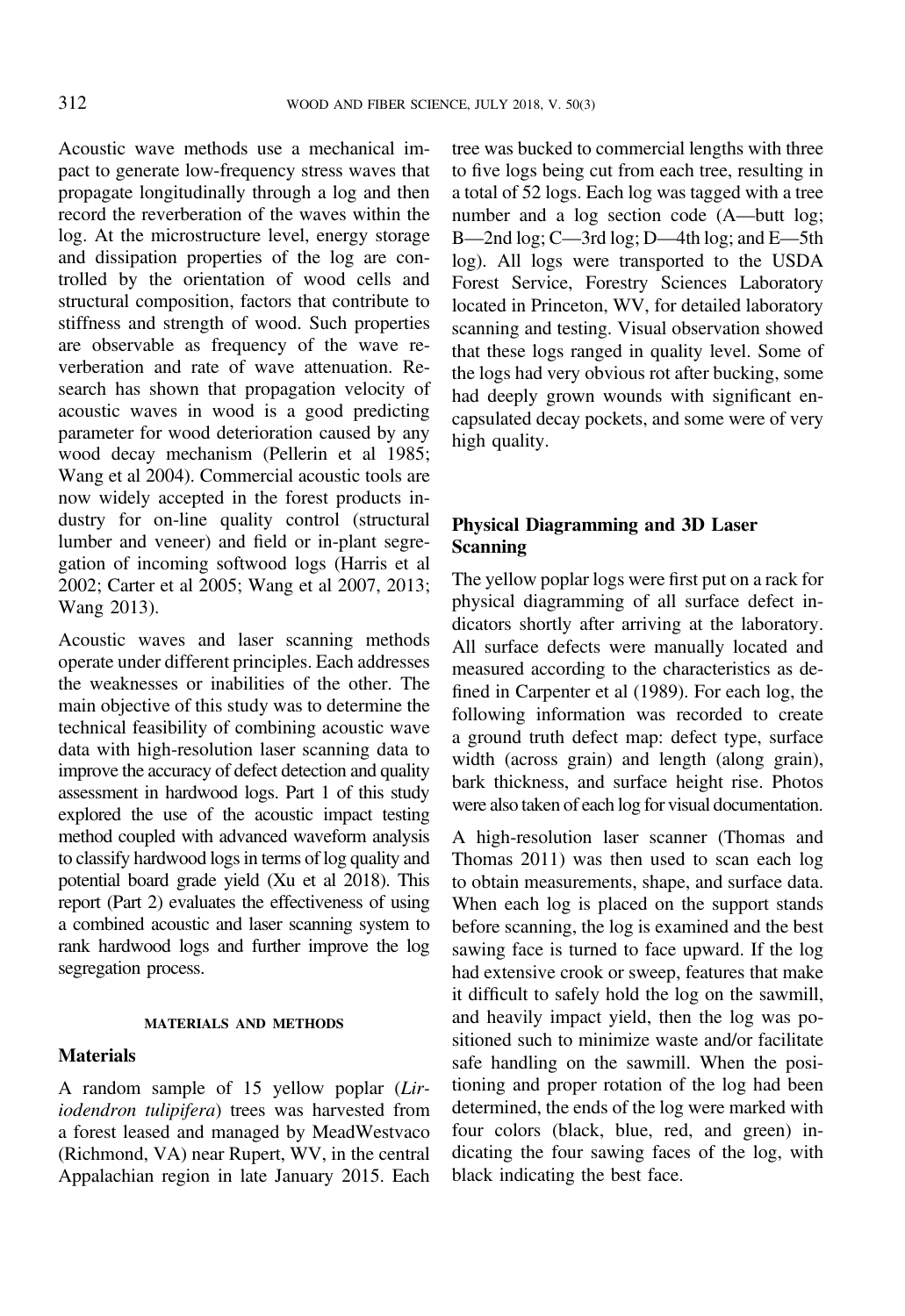<span id="page-3-0"></span>The log scanning system electronically digitizes the surface of logs with a scan line every 1.59 mm along the length. Each scan line describes the circumference of the log and consists of 250-450 points, depending on the size of the log. At each reference point, the scanner records the laser energy reflected from the surface as a 10-bit grayscale value. Average resolution around a log's circumference was three points per cm. This resolution is significantly higher than the scanner currently used in sawmills in which typically one scan line every 30-60 cm is used. Figure 1 shows the laser scanning system and an example of a 3D rendering of log data using the laser energy data for false color. The log shape as well as defect positions and relative sizes are easily discerned (Fig 1(b)).



Figure 1. Laboratory laser scanning of yellow poplar logs: (a) high-resolution laser scanning system; (b) high-resolution scanned imagery of yellow poplar log (no. 12D).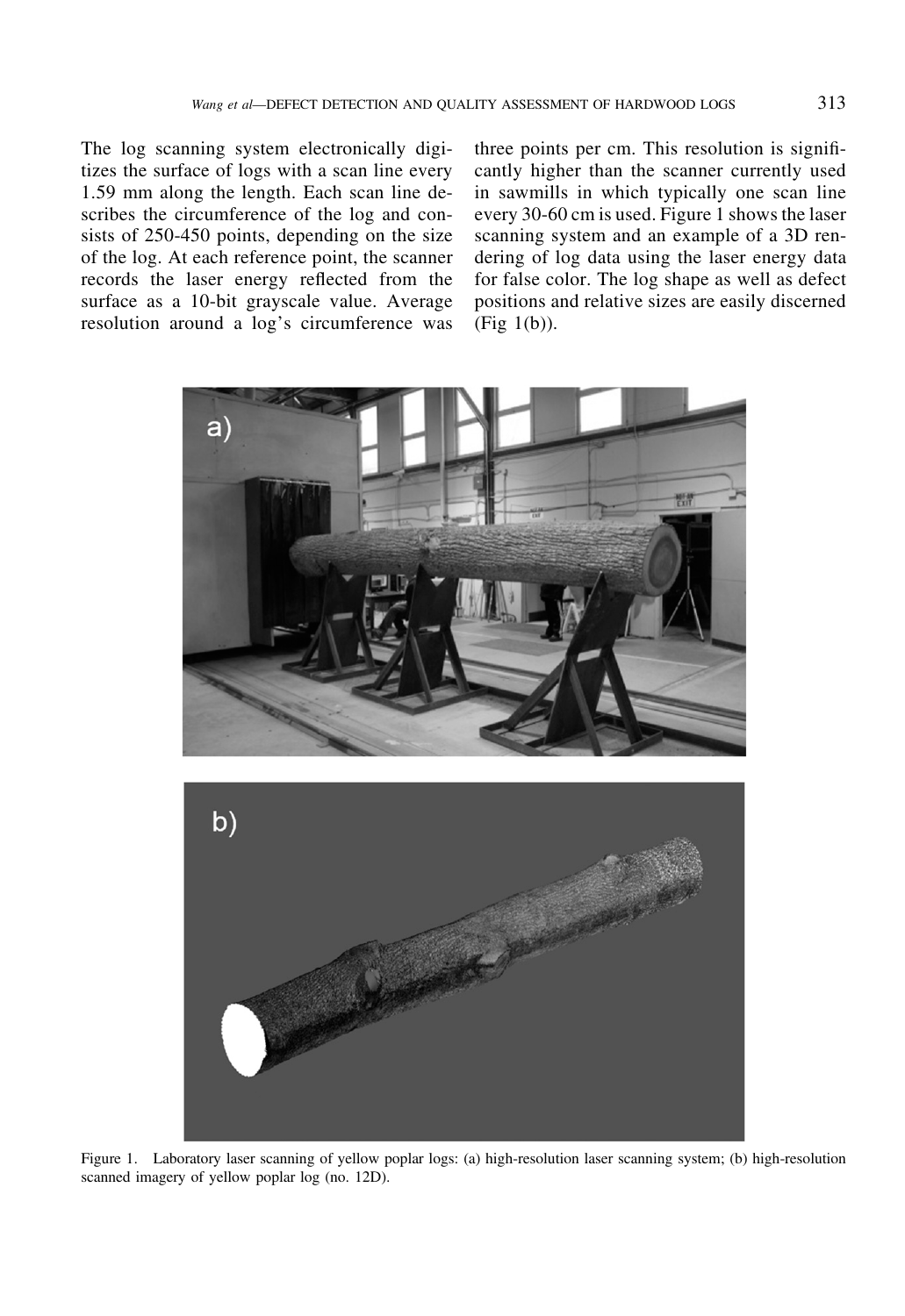<span id="page-4-0"></span>

 $(c)$ 

Figure 2. Defect detection results for log no. 12D: (a) residual image generated; (b) image resulting from contour analysis of residual image; (c) defects detected in contour map are identified using red boxes.

## Acoustic Impact Test

Following physical diagramming and laser scanning, each log was placed on the ground and acoustically tested to obtain nondestructive parameters for potential detection of internal defects. An acoustic impact test was conducted in two different ways: 1) using a resonance acoustic tool to directly measure the acoustic velocity of each log and 2) using a laboratory impact testing system to obtain and record the response signals from each log following the mechanical impact. All acoustic tests were conducted under a condition of 21°C and 50% relative humidity (RH).

A hand-held resonance acoustic tool (Hitman HM200; fiber-gen, Inc., Auckland, New Zealand) was used to directly measure the acoustic velocity (V) of each log. Following a hammer impact, the HM200 tool immediately processes the received acoustic signals through the fast Fourier Transform program built into the tool and calculates log acoustic velocity (V) based on the resonant frequency and log length:

$$
V=2f_nL/n,
$$

where  $f_n$  is the *n*th harmonic frequency (Hz) of the response signal,  $L$  is the full length of a log  $(m)$ , and  $n$  is the order of harmonic frequency.

To collect the response signals from each log, a sensor probe (Fakopp spike sensor; Fakopp Enterprise Bt., Agfalva, Hungary) was inserted into the end grain at the log end (close to the center). The impact acoustic waves were generated through a 5.44-kg sledge hammer blow on the opposing end, and the response signals were recorded through a data acquisition card (NI 5132) connected to the laptop, with a sampling frequency of 20 kHz and a sampling length of 1000 points.

## Sawing and Visual Grading

After laboratory scanning and testing, 21 logs were selected and sawn into boards using a portable sawmill. This subsample of logs was systematically selected based on visual assessment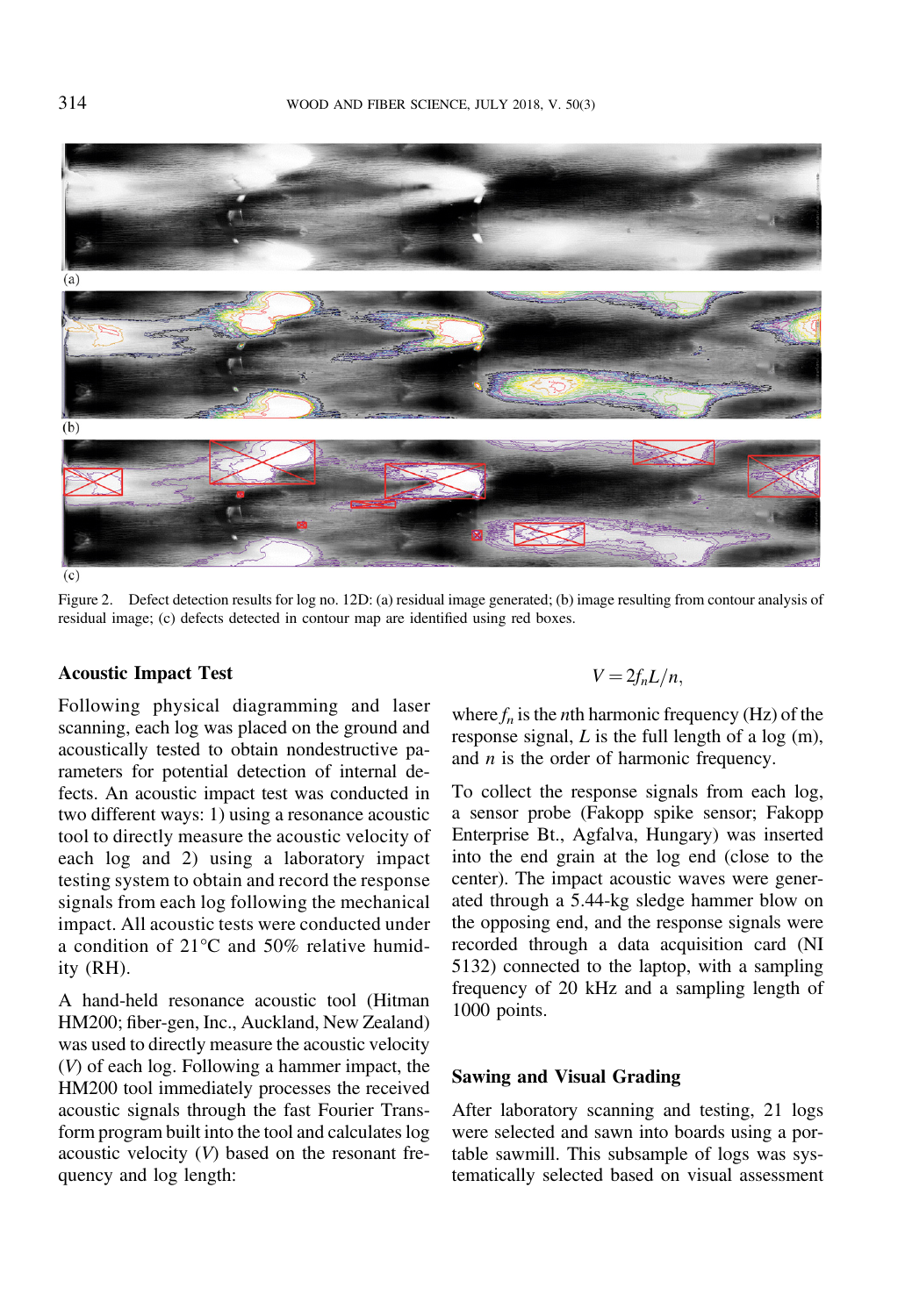| Log no.        | Density $(kg/m3)$ | $V$ (km/s) | $E_{d}$ (GPa) | $f$ (Hz) | Time centroid<br>$10^{-2}$ s) | Damping ratio $(10^{-2})$ | $\frac{E_{\rm d}/\zeta^2}{10^3}$ GPa) | $\rho/T_c^2$<br>$10^6$ kg/m <sup>3</sup> s <sup>2</sup> ) |
|----------------|-------------------|------------|---------------|----------|-------------------------------|---------------------------|---------------------------------------|-----------------------------------------------------------|
| 1 <sup>C</sup> | 685.4             | 3.34       | 7.65          | 521.74   | 1.74                          | 3.59                      | 5.93                                  | 2.26                                                      |
| 2A             | 672.5             | 3.37       | 7.65          | 413.79   | 1.64                          | 3.43                      | 6.52                                  | 2.51                                                      |
| 3A             | 885.7             | 3.04       | 8.18          | 382.17   | 1.47                          | 3.61                      | 6.27                                  | 4.10                                                      |
| 3B             | 783.5             | 3.05       | 7.29          | 344.83   | 1.93                          | 4.25                      | 4.04                                  | 2.10                                                      |
| 3D             | 729.5             | 3.27       | 7.81          | 331.49   | 2.08                          | 4.26                      | 4.31                                  | 1.68                                                      |
| 4B             | 610.9             | 3.83       | 8.98          | 425.53   | 1.90                          | 4.12                      | 5.29                                  | 1.70                                                      |
| 4C             | 614.5             | 3.78       | 8.79          | 372.67   | 1.88                          | 4.41                      | 4.51                                  | 1.73                                                      |
| 4E             | 497.1             | 3.59       | 6.42          | 425.53   | 1.98                          | 3.73                      | 4.61                                  | 1.26                                                      |
| 5A             | 828.8             | 3.65       | 11.05         | 447.76   | 1.41                          | 3.16                      | 11.04                                 | 4.14                                                      |
| 5B             | 767.6             | 3.88       | 11.57         | 576.92   | 1.44                          | 3.02                      | 12.71                                 | 3.71                                                      |
| 5D             | 760.1             | 3.76       | 10.72         | 560.75   | 1.75                          | 3.16                      | 10.76                                 | 2.50                                                      |
| 5E             | 759.8             | 3.67       | 10.21         | 458.02   | 1.57                          | 3.83                      | 6.95                                  | 3.07                                                      |
| 8A             | 735.4             | 2.91       | 6.22          | 389.61   | 1.80                          | 3.88                      | 4.14                                  | 2.27                                                      |
| 11A            | 785.9             | 3.38       | 8.98          | 480.00   | 1.48                          | 4.17                      | 5.17                                  | 3.60                                                      |
| 11B            | 810.1             | 2.93       | 6.95          | 560.75   | 1.21                          | 3.75                      | 6.08                                  | 5.50                                                      |
| 11C            | 800.3             | 3.32       | 8.85          | 476.19   | 1.51                          | 4.53                      | 4.30                                  | 3.49                                                      |
| 12D            | 827.0             | 3.23       | 8.64          | 319.15   | 2.04                          | 4.27                      | 4.75                                  | 1.98                                                      |
| 14B            | 831.0             | 3.30       | 9.06          | 317.46   | 1.69                          | 4.06                      | 5.50                                  | 2.91                                                      |
| 14C            | 827.4             | 2.98       | 7.35          | 428.57   | 1.88                          | 4.14                      | 4.29                                  | 2.34                                                      |
| 15A            | 780.3             | 3.63       | 10.28         | 387.10   | 1.53                          | 3.16                      | 10.27                                 | 3.31                                                      |
| 15B            | 740.5             | 3.73       | 10.31         | 419.58   | 1.70                          | 4.13                      | 6.06                                  | 2.54                                                      |

<span id="page-5-0"></span>Table 1. Physical and acoustic properties of the yellow poplar logs.

and resonant acoustic testing results to represent the quality range of the 52 logs. The sawing was performed by an experienced sawyer who worked to maximize the yield and value of the lumber with respect to NHLA rules ([NHLA](#page-11-0) 2015). The general sawing strategy was to open the log on the best face and rotate the log when the face grade of the cant dropped. The resulting boards were visually graded according to NHLA rules [\(NHLA](#page-11-0) 2015).

#### Data Processing and Analysis

Laser scan data. The laser scan data of each log was processed by a defect detection system developed to locate severe defects on hardwood logs [\(Thomas](#page-11-0) and Thomas 2011, [2013\)](#page-11-0). As an example, [Fig](#page-4-0) 2 presents defect detection results for log no. 12D. This is the same log shown in [Fig](#page-3-0) [1.](#page-3-0) The defect detection begins by fitting a circle to each laser scan line. Next, a residual image is generated using the residual, or distances between the fitted circle and circular scan line (Fig  $2(a)$ ). In the residual image, bumps or high spots are presented as lighter gray, whereas low areas, such as holes, are shown as darker gray. Performing a contour analysis on the residual image yields a contour map (Fig [2\(b\)](#page-4-0)) that defines the bumps and depressions that correspond to defective areas, for example, severe log degrade defects. An expert system was developed to process the contour map and recognize, classify, and measure the defective areas. [Figure](#page-4-0)  $2(c)$  is the graphical output from this final detection step.

The sawing process for each log was also replicated using the RAYSAW sawing simulator, a hardwood log sawing research tool that processes highresolution 3D laser-scan data ([Thomas](#page-11-0) 2013). The size and positions of internal defects were estimated using the models developed by [Thomas](#page-11-0) [\(2008](#page-11-0), [2013\)](#page-11-0). These methods use the size and type of the surface indicator to predict the size and location of the internal defect. When RAYSAW processes a log, it reports the overall shape of each board, as well as the positions and sizes of all predicted defects that fall on the board faces.

Acoustic wave data. A series of physical and acoustic properties of the logs were obtained and used as potential quality indicators for predicting the soundness of the logs and grade yields of the resulting boards. The predicting parameters we examined included acoustic velocity (V), dynamic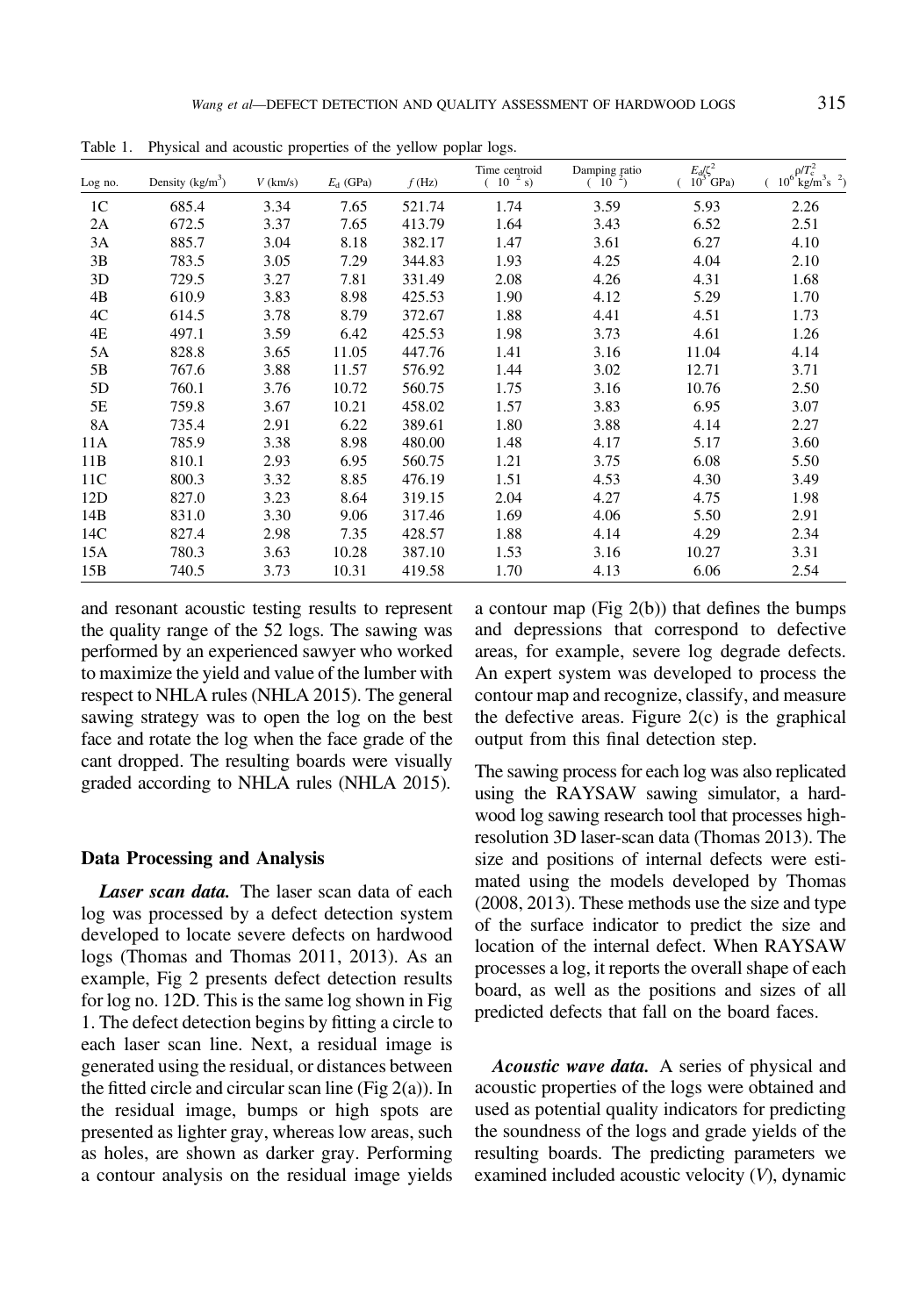<span id="page-6-0"></span>modulus of elasticity  $(E_d)$ , time centroid  $(T_c)$ , and damping ratio (ζ), as well as two combined parameters of the response signals. The following procedures were followed in data analysis: 1) compute dynamic modulus of elasticity of the logs using one-dimensional wave equation:  $E_d$  =  $\rho V^2$ , 2) determine time centroid  $(T_c)$  of the response signals through first moment analysis, 3) perform continuous wavelet transform of the response signals and compute the wavelet ridge by maximizing the modulus of wavelet skeleton at each time instant, 4) compute instantaneous natural frequency ( $f_i$ ) and damping ratio ( $\zeta_i$ ) according to wavelet ridge and skeleton, 5) determine the relationships between each individual predictor and actual board grade yield, 6) determine the relationships between the combined parameters and actual board grade yield, and 7) rank logs based on individual and combined parameters.

#### RESULTS AND DISCUSSION

[Table](#page-5-0) 1 shows the physical and acoustic properties of the 21 selected yellow poplar logs. The moisture

contents of the wood samples were found to be 45- 60%. Therefore, all acoustic parameters discussed in this report are considered green log parameters. The results of the acoustic impact test were reported in Part 1 of this study (Xu et al. [2018](#page-12-0)). Log acoustic velocity was able to identify the very lowend logs that had the most severe internal rot or other unsound defects but failed to identify the logs with poor geometry that resulted in very low recovery. The time-domain parameters (time centroid and  $\rho/T_c^2$ ) and frequency-domain parameters (damping ratio and  $E_d/\zeta \zeta^2$ ) were identified as log quality predictors that had positive correlation with board grade yields.

Table 2 shows the dimensional and physical measures of the 21 selected logs and the sawing results (board volume, cant volume, and board grades). It is noted that on some logs, the small end is larger than the average diameter. In most cases, this is due to a large knot being present at the end of the log. In other cases, abnormalities such as large gouges, or multiple large knots in the center of the log skew the average diameter.

Table 2. Dimensional and physical measures of the yellow poplar logs and the sawing results.

|                |               |              | Diameter (cm) |      |                |               | Volume $(m^3)$ |       |       | Grade yield $(m3)$ |                |          |          |                  |  |
|----------------|---------------|--------------|---------------|------|----------------|---------------|----------------|-------|-------|--------------------|----------------|----------|----------|------------------|--|
| Log<br>no.     | Length<br>(m) | Large<br>end | Small<br>end  | Avg. | Weight<br>(kg) | Sweep<br>(cm) | Debarked       | Board | Cant  | High <sup>a</sup>  | 1 <sup>C</sup> | 2C       | 3C       | $BG^b$           |  |
| 1 <sup>C</sup> | 3.47          | 46.7         | 43.1          | 47.3 | 419.0          | 4.1           | 0.519          | 0.250 | 0.081 | 0.040              | 0.068          | 0.099    | 0.042    | $\Omega$         |  |
| 2A             | 3.99          | 51.2         | 51.2          | 49.5 | 537.1          | 3.5           | 0.682          | 0.373 | 0.076 | 0.326              | 0.019          | 0.017    | $\Omega$ | 0.012            |  |
| 3A             | 3.99          | 59.2         | 52.0          | 53.9 | 827.6          | 2.7           | 0.801          | 0.517 | 0.070 | 0.441              | 0.045          | $\theta$ | 0.012    | 0.019            |  |
| 3B             | 4.63          | 50.9         | 50.9          | 52.8 | 821.7          | 2.2           | 0.897          | 0.467 | 0.083 | 0.139              | 0.286          | 0.014    | 0.014    | 0.014            |  |
| 3D             | 5.00          | 38.1         | 35.1          | 36.4 | 388.2          | 5.4           | 0.441          | 0.156 | 0.080 | 0.071              | 0.038          | 0.047    | $\Omega$ | $\overline{0}$   |  |
| 4B             | 4.48          | 48.4         | 47.1          | 47.6 | 498.0          | 2.4           | 0.692          | 0.371 | 0.090 | 0.076              | 0.132          | 0.097    | 0.066    | $\Omega$         |  |
| 4C             | 5.12          | 42.7         | 39.1          | 40.7 | 420.4          | 2.1           | 0.574          | 0.274 | 0.104 | 0.054              | 0.165          | 0.054    | $\Omega$ | $\mathbf{0}$     |  |
| 4E             | 4.27          | 32.4         | 32.4          | 32.6 | 167.1          | 1.3           | 0.273          | 0.085 | 0.066 | $\Omega$           | 0.017          | 0.028    | 0.040    | $\Omega$         |  |
| 5Α             | 4.11          | 48.4         | 43.1          | 45.2 | 548.9          | 2.0           | 0.559          | 0.323 | 0.050 | 0.304              | 0.019          | $\Omega$ | $\Omega$ | $\mathbf{0}$     |  |
| 5Β             | 3.38          | 42.6         | 41.1          | 41.7 | 363.7          | 4.3           | 0.399          | 0.205 | 0.059 | 0.144              | 0.061          | $\Omega$ | $\Omega$ | $\boldsymbol{0}$ |  |
| 5D             | 3.38          | 37.9         | 37.9          | 37.9 | 291.0          | 5.3           | 0.319          | 0.085 | 0.079 | $\theta$           | 0.028          | 0.028    | 0.028    | $\mathbf{0}$     |  |
| 5E             | 4.08          | 35.8         | 35.8          | 35.8 | 311.4          | 4.3           | 0.339          | 0.090 | 0.097 | $\theta$           | 0.024          | 0.066    | $\Omega$ | $\mathbf{0}$     |  |
| 8A             | 3.81          | 36.2         | 34.5          | 35.7 | 286.9          | 4.2           | 0.324          | 0.142 | 0.074 | 0.090              | 0.014          | 0.009    | $\Omega$ | 0.028            |  |
| 11A            | 3.60          | 53.4         | 51.6          | 54.0 | 675.1          | 3.9           | 0.737          | 0.378 | 0.080 | 0.208              | 0.135          | 0.012    | 0.024    | $\mathbf{0}$     |  |
| 11B            | 2.90          | 52.9         | 52.9          | 52.1 | 643.8          | 3.1           | 0.550          | 0.297 | 0.073 | 0.179              | 0.076          | 0.042    | $\Omega$ | $\theta$         |  |
| 11C            | 3.47          | 51.1         | 46.1          | 48.2 | 522.6          | 6.3           | 0.556          | 0.264 | 0.140 | 0.054              | 0.085          | 0.109    | 0.017    | $\mathbf{0}$     |  |
| 12D            | 5.03          | 43.4         | 38.4          | 40.5 | 548.4          | 4.6           | 0.556          | 0.234 | 0.111 | 0.012              | 0.111          | 0.111    | $\Omega$ | $\mathbf{0}$     |  |
| 14B            | 5.18          | 59.9         | 58.5          | 57.9 | 1202.6         | 2.3           | 1.246          | 0.684 | 0.074 | 0.453              | 0.137          | 0.094    | $\Omega$ | $\mathbf{0}$     |  |
| 14C            | 3.47          | 46.4         | 42.7          | 44.8 | 459.4          | 3.7           | 0.469          | 0.236 | 0.071 | 0.045              | 0.047          | 0.076    | 0.068    | $\Omega$         |  |
| 15A            | 4.91          | 44.1         | 37.5          | 39.2 | 474.9          | 4.0           | 0.509          | 0.231 | 0.102 | 0.127              | 0.035          | 0.068    | $\Omega$ | $\theta$         |  |
| 15B            | 4.42          | 37.1         | 37.1          | 36.8 | 360.0          | 3.2           | 0.405          | 0.201 | 0.063 | 0.076              | 0.092          | 0.021    | $\Omega$ | 0.012            |  |

FAS, First and Seconds; FIF, FAS One Face, and Select. <sup>a</sup> High includes grade FAS, FIF, and Select. b BG, below grade.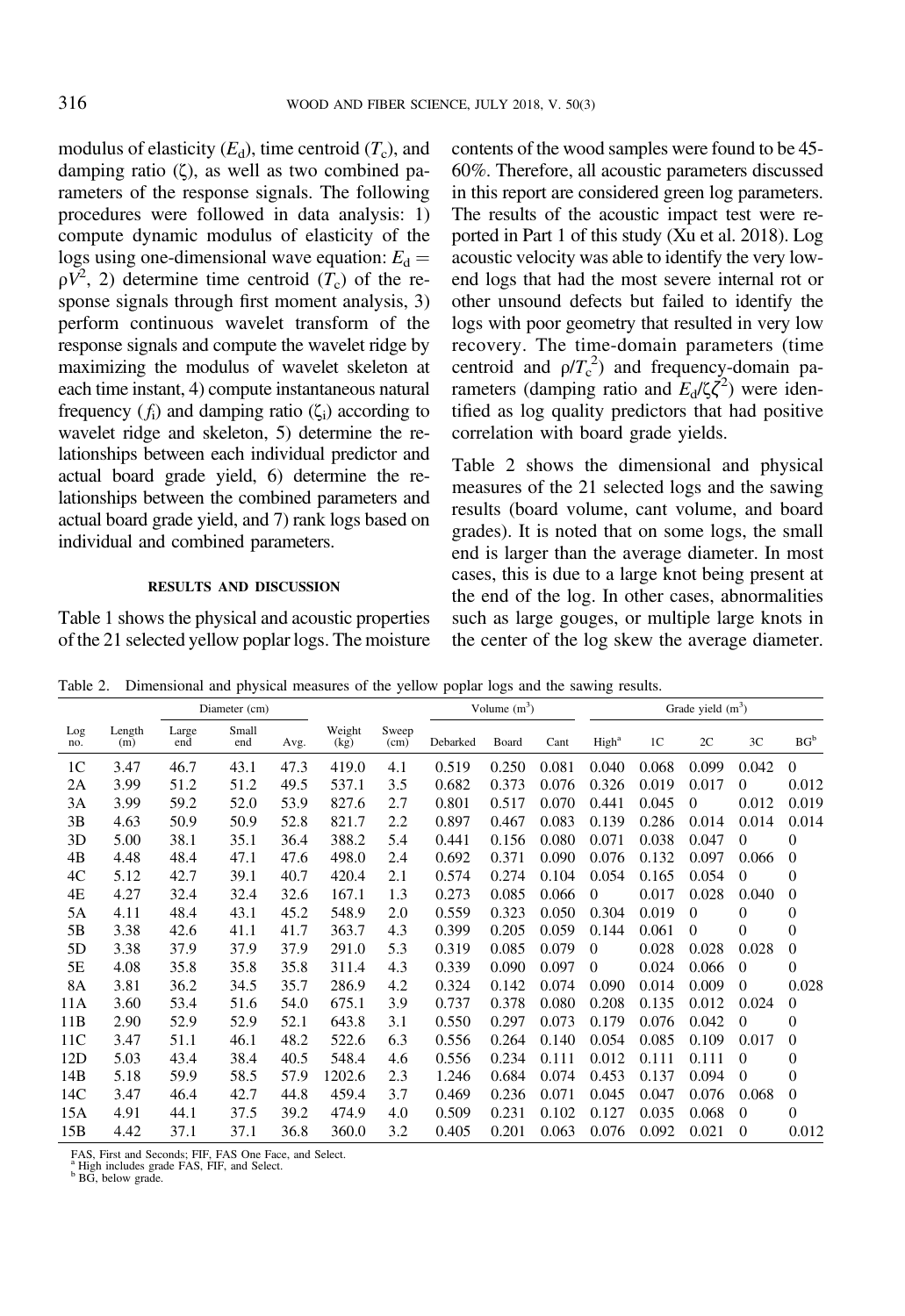<span id="page-7-0"></span>The NHLA rules are based on the size and number of cuttings (pieces) that can be obtained from a board when it is cut up and used in the manufacture of a hardwood product. Therefore, each grade provides a measurable percentage of clear, defectfree wood. The board grades determined based on NHLA rules include high grades (FAS—First and Seconds, FAS One Face, and Select), common grades (No. 1 Common, No. 2 Common, and No. 3 Common), and below grade (BG).

### Log Visual Grades Based on Laser Scan Data

The high-resolution laser scanning system was able to accurately measure all log size and shape characteristics. The size, weight, sweep, and volume of each log are listed in [Table](#page-6-0) 2. By examining the center points of each scan line, the scanner can measure the departure of the log from a straight line. This allows the crook and sweep of the log to be measured. A crooked log is one that has an end that has a dramatic bend to one side. A swept log has a bow to one side along the length. A log with a crook or sweep will yield less lumber than a straight log of the same diameter and length. In addition, the lumber sawn from a crooked or swept log will generally be weaker than lumber sawn from a straight log. This is because the fiber angles in swept or crooked logs are not aligned along the length of the board.

Using the log measurement data combined with the log surface defect information (position, size, and type of every surface defect) allowed the RAYSAW program ([Thomas](#page-11-0) 2013) to grade each log to USDA Forest Service hardwood log grading rules (Rast et al [1973](#page-11-0)). The USDA Forest Service log grades are based on the number and type of defects present on a log and the predicted impact they will have on the value and volume of lumber that the log should produce. As such, they provide a method of classifying logs based on their observed characteristics, regardless of whether the inspection is made by machine or human.

### Ranking Logs Based on Acoustic Parameters

To evaluate the effectiveness of the time-domain and frequency-domain parameters as log quality predictors, we ranked the 21 yellow poplar logs using time centroid, damping ratio,  $\rho/T_c^2$ , and  $E_d/\zeta^2$ , respectively. Table 3 lists the logs rated as high and low quality according to each acoustic predictor. The volume recovery and board grade yields of individual logs were tabulated in [Table](#page-8-0) 4 for high-quality logs and in [Table](#page-8-0) 5 for low-quality logs.

**Time centroid vs**  $\rho/T_c^2$ **.** Time centroid  $(T_c)$  and combined parameter  $\rho/T_c^2$  resulted in similar predictions in both high-quality and low-quality ratings, with the exception that when log density (ρ) was taken into consideration, log no. 11A was excluded from the high-quality class and log nos. 1C and 8A were added to the low-quality class per  $\rho/T_c^2$  rating. Considering that log no. 11A was only marginally rated as high quality per time centroid rating and could be excluded by adjusting  $T_c$  threshold, the effectiveness of the combined parameter  $\rho/T_c^2$  for rating high-quality logs was not substantially different from that of the single parameter  $T_c$ . However, in rating lowquality logs, the combined parameter can be considered more effective because the two added low-quality logs (nos. 1C and 8A) per  $\rho/T_c^2$  rating did yield a high percentage of low-grade (3 Common and BG) boards as shown in [Table](#page-8-0) 5.

Damping ratio vs  $E_d/\zeta^2$ . In selecting highquality logs, damping ratio and combined

Table 3. Yellow poplar logs rated as high quality and low quality based on different acoustic predictors.<sup>a</sup>

| Predictor         |     |    | Logs rated as high quality |     |       |     |     | Logs rated as low quality |     |     |     |      |     |     |     |
|-------------------|-----|----|----------------------------|-----|-------|-----|-----|---------------------------|-----|-----|-----|------|-----|-----|-----|
| $T_c$             | 11B | 5Α | 5В                         | 3A  | ' 1 A | 14B | 3D. | 12D                       | 4E  | 3B  | 4B  | 4C   | 14C |     |     |
| $\epsilon$        | 5Β  | 5D | 5A                         | 15A | 2A    |     | 11C | 4C                        | 12D | 3D  | 3B  | 11 A | 14C | 15B | 4B  |
| $\rho/T_c^2$      | 11B | 5Α | 3A                         | 5В  | 14B   |     | 4E  | 3D                        | 4B  | 4C  | 12D | 3B   | 1C  | 8A  | 14C |
| $E_{\rm d}/\zeta$ | 5В  | 5A | 5D                         | 15A | 5E    | 2A  | 3В  | 8Α                        | 14C | 11C | 3D  | 4C   | 4Ε  | 12D |     |

<sup>a</sup> Logs marked with a box are abnormal cases with a false prediction.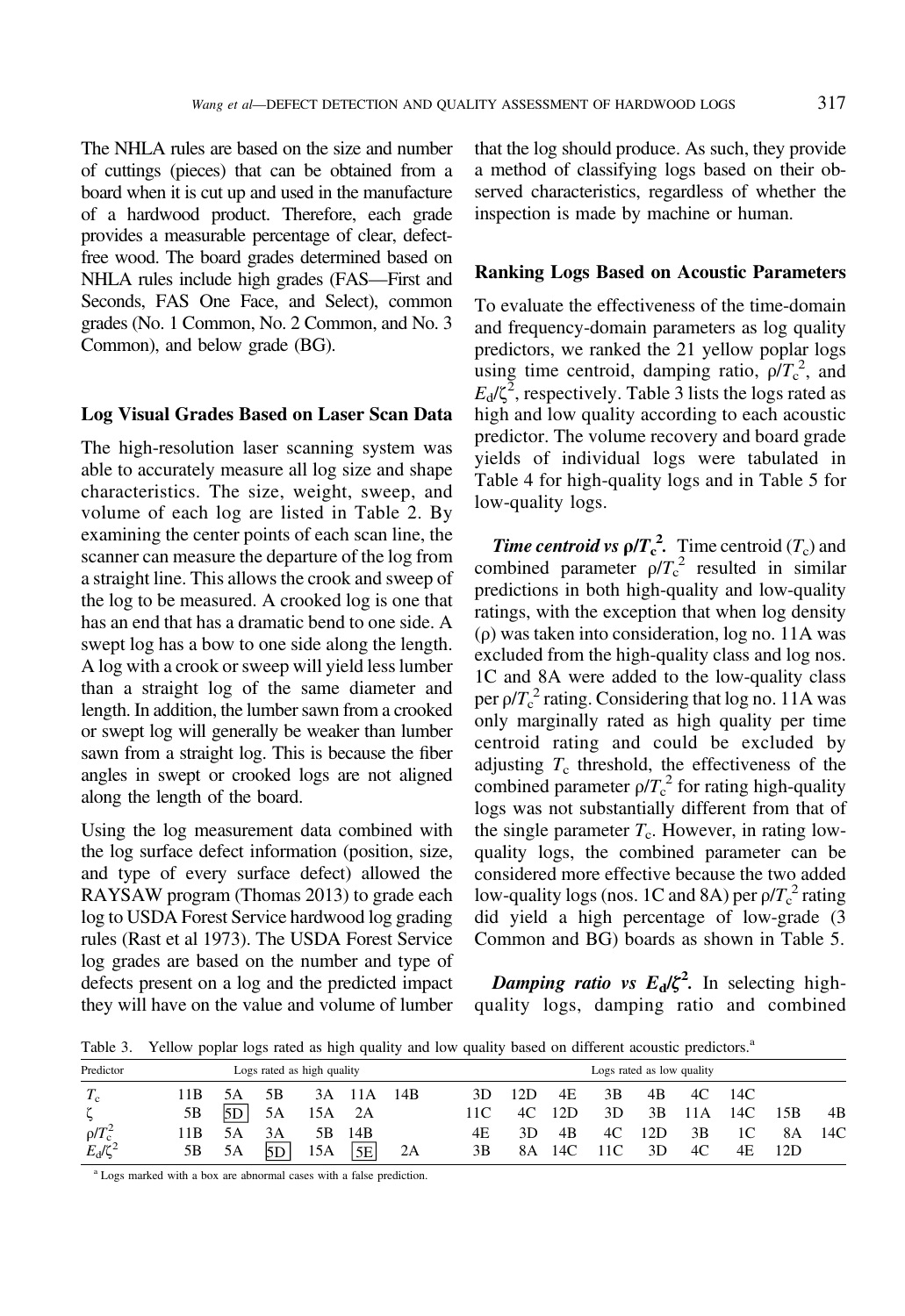|                 |       |       |          | Volume $(m^3)$ |                |          |          |          |       | Recovery $(\%)$ | Board grade yield $(\%)$ |      |          |          |          |
|-----------------|-------|-------|----------|----------------|----------------|----------|----------|----------|-------|-----------------|--------------------------|------|----------|----------|----------|
| Log no.         | Board | Cant  | Debarked | High           | 1 <sup>C</sup> | 2C       | 3C       | BG       | Total | Board           | High                     | 1C   | 2C       | 3C       | BG       |
| 5Α              | 0.323 | 0.050 | 0.559    | 0.304          | 0.019          | $\theta$ |          | 0        | 66.8  | 57.8            | 94.2                     | 5.8  | $\Omega$ | $\Omega$ | 0        |
| 5Β              | 0.205 | 0.059 | 0.399    | 0.144          | 0.061          | $\Omega$ |          | 0        | 66.4  | 51.5            | 70.1                     | 29.9 | $\Omega$ | $\Omega$ | 0        |
| 3A              | 0.517 | 0.070 | 0.801    | 0.441          | 0.045          | $\Omega$ | 0.012    | 0.019    | 73.3  | 64.6            | 85.4                     | 8.7  | $\Omega$ | 2.3      | 3.7      |
| 11 <sub>B</sub> | 0.297 | 0.073 | 0.550    | 0.179          | 0.076          | 0.042    | $\Omega$ | 0        | 67.3  | 54.0            | 60.3                     | 25.4 | 14.3     | $\Omega$ | 0        |
| 2A              | 0.373 | 0.076 | 0.682    | 0.326          | 0.019          | 0.017    | $\Omega$ | 0.012    | 65.8  | 54.7            | 87.3                     | 5.1  | 4.4      | $\theta$ | 3.2      |
| 11A             | 0.378 | 0.080 | 0.737    | 0.208          | 0.135          | 0.012    | 0.024    | $\Omega$ | 62.1  | 51.3            | 55.0                     | 35.6 | 3.1      | 6.3      | $\Omega$ |
| 14B             | 0.685 | 0.074 | 1.247    | 0.453          | 0.137          | 0.094    | $\theta$ | 0        | 60.8  | 54.9            | 66.2                     | 22.0 | 13.8     | $\Omega$ | 0        |
| 15A             | 0.231 | 0.102 | 0.509    | 0.128          | 0.035          | 0.068    | $\Omega$ | 0        | 65.5  | 45.5            | 55.1                     | 15.3 | 29.6     | $\Omega$ | 0        |

<span id="page-8-0"></span>Table 4. Volume recovery and grade yield of high-quality yellow poplar logs.<sup>a</sup>

<sup>a</sup> Logs 5D and 5E were abnormal cases and excluded.

parameter  $E_d/\zeta^2$  resulted in similar predictions with slight changes in the ranking order and inclusion of log no. 5E in  $E_d/\zeta^2$  rating. This could be because the defects presented in high-quality logs were too small to have a significant influence on global modulus of elasticity of the logs. However, in rating low-quality logs, the predictions of damping ratio and combined parameter  $E_d/\zeta^2$  were quite different, as shown in [Table](#page-7-0) 3. Three low-quality logs (nos. 4B, 11A, and 15B) by damping ratio rating were not present in the  $E_d/\zeta^2$  rating, whereas two lowquality logs (nos. 8A and 4E) in  $E_d/\zeta^2$  rating were not picked up by the damping ratio. The sawing results indicated that logs nos. 8A and 4E, rated low quality by  $E_d/\zeta^2$ , yielded a relatively large proportion of low-grade boards (20% BG for log no. 8A and 47.2% 3 Common for log no. 4E). Particularly for log no. 8A, which had the lowest acoustic velocity of 2.91 km/s and the

largest proportion of BG boards among all the logs, defects significantly decreased the stiffness  $(E)$ , and thus, this log was effectively rated as the second worse log. However, log no. 8A was not picked up by damping ratio. Similarly for log no. 4E, the defects that resulted in 47.2% three Common boards had a significant impact on stiffness (E) and therefore was picked up by  $E_d/\zeta^2$ rating but not by damping ratio.

Of the three logs (nos. 11A, 15B, and 4B) rated low quality by damping ratio, nos. 4B and 15B were dominated by one Common and two Common boards (61.8% and 56.5%, respectively) and were considered intermediate-quality logs and no. 11A was dominated by high-grade and one Common boards (90.6%) and was considered a high-quality log.

[Tables](#page-9-0) 6 and [7](#page-9-0) list the logs that were rated as high quality and low quality, respectively, using four

Table 5. Volume recovery and grade yield of low-quality yellow poplar logs.

|                 |       |       |          | Volume $(m^3)$ |                |       |          | Recovery $(\%)$ | Board grade yield $(\%)$ |       |          |                |      |          |          |
|-----------------|-------|-------|----------|----------------|----------------|-------|----------|-----------------|--------------------------|-------|----------|----------------|------|----------|----------|
| Log no.         | Board | Cant  | Debarked | High           | 1 <sup>C</sup> | 2C    | 3C       | BG <sup>a</sup> | Total                    | Board | High     | 1 <sup>C</sup> | 2C   | 3C       | BG       |
| 4C              | 0.274 | 0.104 | 0.574    | 0.054          | 0.165          | 0.054 | 0        | 0               | 65.8                     | 47.7  | 19.8     | 60.3           | 19.8 | $\theta$ | 0        |
| 14C             | 0.236 | 0.071 | 0.469    | 0.045          | 0.047          | 0.076 | 0.068    | $\Omega$        | 65.5                     | 50.3  | 19.0     | 20.0           | 32.0 | 29.0     | $\Omega$ |
| 4E              | 0.085 | 0.066 | 0.273    | $\Omega$       | 0.017          | 0.028 | 0.040    | $\left($        | 55.5                     | 31.1  | $\Omega$ | 19.4           | 33.3 | 47.2     | $\Omega$ |
| 3D              | 0.156 | 0.080 | 0.441    | 0.071          | 0.038          | 0.047 | $\Omega$ | 0               | 53.5                     | 35.3  | 45.5     | 24.2           | 30.3 | $\theta$ | 0        |
| 3B              | 0.467 | 0.083 | 0.897    | 0.139          | 0.286          | 0.014 | 0.014    | 0.014           | 61.3                     | 52.1  | 29.8     | 61.1           | 3.0  | 3.0      | 3.0      |
| 4B              | 0.371 | 0.090 | 0.692    | 0.076          | 0.132          | 0.097 | 0.066    | $\Omega$        | 66.6                     | 53.5  | 20.4     | 35.7           | 26.1 | 17.8     | $\Omega$ |
| 12D             | 0.234 | 0.111 | 0.556    | 0.012          | 0.111          | 0.111 | $\theta$ | 0               | 61.9                     | 42.0  | 5.1      | 47.5           | 47.5 | 0        | 0        |
| 1 <sup>C</sup>  | 0.250 | 0.081 | 0.519    | 0.040          | 0.068          | 0.099 | 0.042    | $\theta$        | 63.9                     | 48.2  | 16.0     | 27.4           | 39.6 | 17.0     | $\Omega$ |
| 8A              | 0.142 | 0.074 | 0.324    | 0.090          | 0.014          | 0.009 | $\Omega$ | 0.028           | 66.5                     | 43.8  | 63.3     | 10.0           | 6.7  | 0        | 20.0     |
| 11 <sup>C</sup> | 0.264 | 0.140 | 0.556    | 0.054          | 0.085          | 0.109 | 0.017    | $\Omega$        | 72.7                     | 47.6  | 20.5     | 32.1           | 41.1 | 6.3      | 0        |
| 15B             | 0.201 | 0.063 | 0.405    | 0.076          | 0.092          | 0.021 | $\theta$ | 0.012           | 65.2                     | 49.5  | 37.6     | 45.9           | 10.6 | $\Omega$ | 5.9      |

<sup>a</sup> BG, below grade.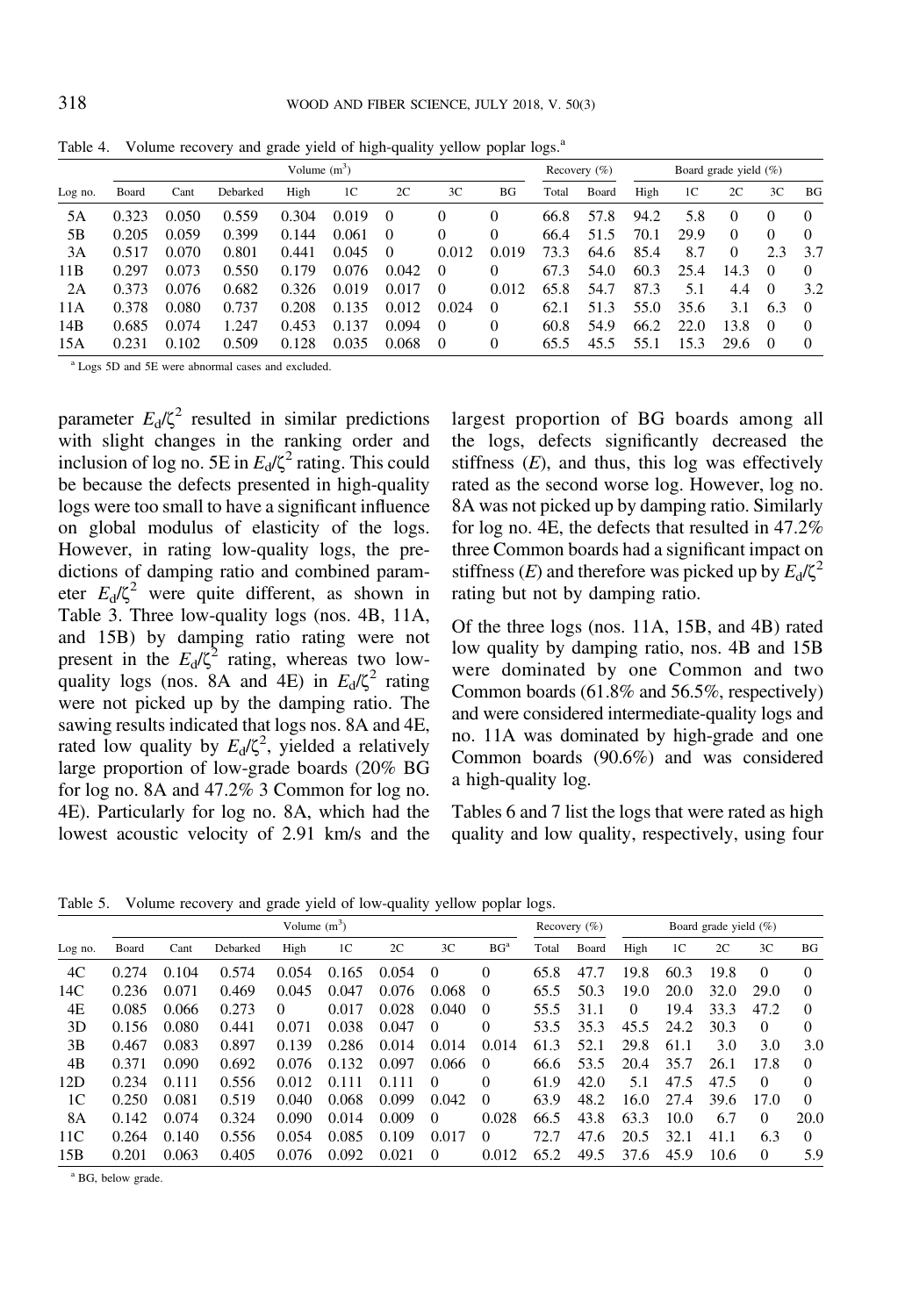<span id="page-9-0"></span>

|  | Table 6. Frequency of positive ratings for high-quality logs using four acoustic predictors. <sup>a</sup> |  |
|--|-----------------------------------------------------------------------------------------------------------|--|
|  | Logs rated as high quality                                                                                |  |

|                              |     |     |     |     |     | Logs rated as high quality |     |     |     |     |
|------------------------------|-----|-----|-----|-----|-----|----------------------------|-----|-----|-----|-----|
| Log no.                      |     |     |     | 1 B | 2A  | 15A                        | 5D  | 14B | 11A | 5Ε  |
| Frequency of positive rating | 4/4 | 4/4 | 2/4 | 214 | 2/4 | 214                        | 2/4 | 2/4 | 1/4 | 1/4 |
|                              |     |     |     |     |     |                            |     |     |     |     |

<sup>a</sup> Logs marked with a box are abnormal cases with a false prediction.

different predictors and the frequency of positive ratings. The more positive ratings, the higher the probability of the log being rated accurately. However, the logs with lower rating frequency still had a probability of being rated accurately. Overall, rating low-quality logs had better accuracy than rating high-quality logs.

Abnormal cases. Log nos. 5D and 5E were abnormal cases in which the sawing results showed very low recovery (26.5%) and poor grade yields (1, 2, and 3 Common), but all acoustic predictors failed in prediction. In fact, two frequency-domain parameters(damping ratio and  $E_d/\zeta^2$ ) mistakenly rated these two logs as high quality. From visual examination and 3D laser scanning, we found that these two logs were relatively small in diameter and had a significant amount of sweep or crook [\(Table](#page-5-0) 1).

 along the red blue axis (man-made mark for marily along the red blue axis, but the bow also When logs with significant amounts of crook (an abrupt bend), sweep (log is bowed in one or more directions), or taper are sawn, more wood must be removed from the surface to establish a flat board face. This piece of wood from each log face is called a slab. Log no. 5D had 7.3 cm of crook sawing). Log no. 5E had 4.5 cm of sweep pritwisted around the log toward the black face on the large end. To true up the logs, the slabs had to be cut thicker than usual with 10.5- and 10.8-cm thick slabs sawn from log no. 5D. Slab thicknesses on log no. 5D were 8.6, 9.8, and 6.7 cm on the black, blue, and red faces. A similar sawing operation occurred with log no. 5E. In short, these

two logs had poor geometry. Significant sweep or taper always significantly decreases the volume of lumber recovered. However, the impact is much more severe on small-diameter logs. Apparently, no acoustic parameters were able to detect logs of poor geometry.

## Comparison of Acoustic Sorting and Log Scanning Results

[Table](#page-10-0) 8 lists the logs that belong to the high- and low-quality acoustic sorts. High-resolution scanning can sense visible features such as bumps, holes, and log shape and size. These observations are based on precise and exact measurements from the laser system. For each log scanned, the number of severe or degrade defects encountered on that log are listed, along with a brief summary, characterizing the defects present. A degrade defect is a defect whose type and/or size will impact the grade of the log.

For each log scanned, the USDA Forest Service log grade was determined using the RAYSAW sawing analysis program ([Thomas](#page-11-0) 2013). Within the USDA Forest Service grading rules, the highest grade or quality sawlog is Factory 1 (F1). Factory 2 (F2) is the middle quality level, and Factory 3 (F3) is the lowest quality level for sawlogs. As log grade or quality decreases, the number of degrade defects increases and the lengths of the clear areas between defects decrease. If enough defects are present or the extent of crook or sweep is severe enough, the log will fail to meet the lowest grade, F3. If this happens, the log is graded as BG.

Table 7. Frequency of positive ratings for low-quality logs using four acoustic predictors.

|                              |      |     |     |     |     |     |     | Logs rated as low quality |     |     |     |                |
|------------------------------|------|-----|-----|-----|-----|-----|-----|---------------------------|-----|-----|-----|----------------|
| Log no.                      | 4C – | 3D  | 12D | 3В. | 14C | 4E  |     | 4B 11C                    | 8A  | 11A | 15B | 1 <sup>C</sup> |
| Frequency of positive rating | 4/4  | 4/4 | 4/4 | 4/4 | 4/4 | 3/4 | 3/4 | 2/4                       | 2/4 | 1/4 | 1/4 | 1/4            |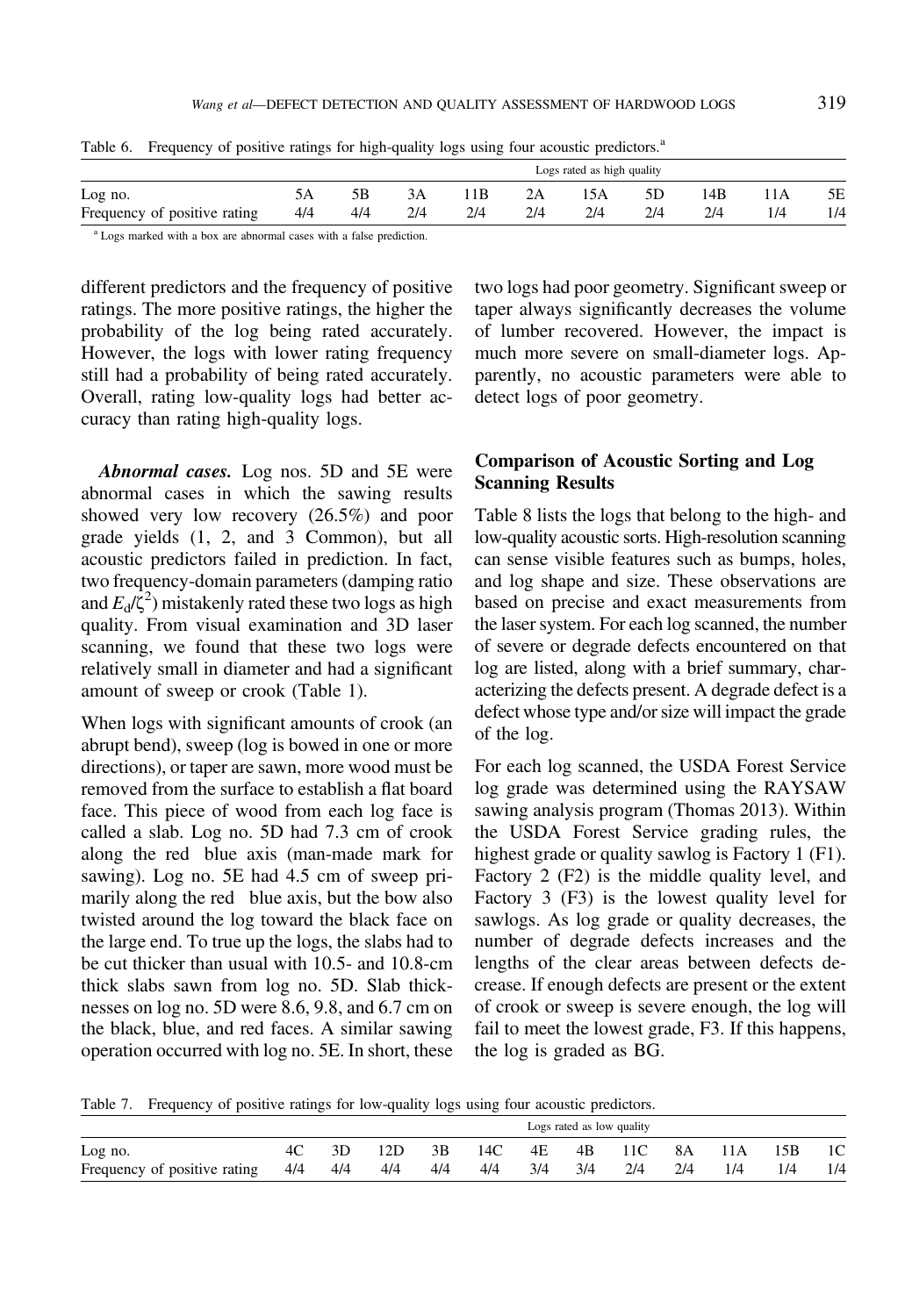| Quality sort | Log no.        | Log grade      | Severe defect count | Defect summary                      |
|--------------|----------------|----------------|---------------------|-------------------------------------|
| Low          | 4C             | F <sub>2</sub> | $\Omega$            | Medium bark distortions             |
| Low          | 3D             | F3             | 14                  | Multiple wounds and knots           |
| Low          | 12D            | F3             |                     | Overgrown, unsound, and sawn knots  |
| Low          | 3B             | F2             |                     | Large overgrown crack/seam          |
| Low          | 14C            | F2             |                     | Overgrown knot                      |
| Low          | 4Ε             | F3             |                     | Overgrown knots                     |
| Low          | 4 <sub>B</sub> | F1             | 0                   | Several small adventitious clusters |
| Low          | 11C            | F2             | 3                   | Unsound knots and an overgrown knot |
| Low          | 8A             | F <sub>2</sub> | h.                  | Wound and five overgrown knots      |
| Low          | 15B            | F1             |                     | Sawn knot                           |
| Low          | 1C             | BG             |                     | Sawn knot and three overgrown knots |
| Average      |                | 2.27           | 3.82                |                                     |
| High         | 5A             | F1             | 0                   | Clear                               |
| High         | 5B             | F2             |                     | Large wound                         |
| High         | 3A             | F1             | 0                   | Clear                               |
| High         | 11B            | F2             | 3                   | Large overgrown knots               |
| High         | 2A             | F2             | 2                   | Large wound and a large gouge       |
| High         | 15A            | F1             |                     | Small wound                         |
| High         | 5D             | F <sub>2</sub> |                     | Overgrown knots                     |
| High         | 14B            | F <sub>2</sub> |                     | Two very large wounds on one face   |
| High         | 11A            | F1             | 0                   | Clear                               |
| High         | 5Ε             | F3             |                     | Overgrown and unsound knots         |
| Average      |                | 1.70           | 1.90                |                                     |

<span id="page-10-0"></span>Table 8. Defect detection results by high- and low-quality log sorts.

Assigning numeric values to the log grades (where  $1 = F1$ ,  $2 = F2$ ,  $3 = F3$ , and  $4 = BG$ ) allow us to determine an average log grade within each acoustic quality sort. For the low-grade logs, the average grade is 2.27, or slightly lower than F2. For the high-grade logs, the average grade is 1.70, or slightly better than F2. Thus, with our small sample, there is little difference between the visual log grades of the high- and low-quality sorts. Similarly, there is little difference in the number of severe or degrade defects encountered between the samples. Therefore, it is not evident that developing a correlation between log grade or severe defects and acoustic assessment will yield a distinct advantage in sorting or processing capabilities.

Although it is difficult to correlate results from one scanning system to another, the complementary nature of the two systems negates this need. In Table 8, we see that two logs, nos. 4B and 15B, in the low-quality acoustic sort were graded as F1, a high-quality visual grade. Examination of the grade yield for these two logs [\(Table](#page-8-0) 5) showed that the lumber produced was

of a much lower quality than one would expect for a high-grade sawlog. This indicates the presence of one or more internal defects that significantly impacted recovery. For the medium-quality (F2) logs (nos. 3B, 4C, 8A, 11C, and 14C) in the lowquality acoustic sort, most logs had lumber yields consistent with low-quality logs [\(Table](#page-8-0) 5), which was less than would be expected from an F2 log. The one exception was no. 8A, which had a lumber grade yield that would be expected of an F1 log. We have no explanation for this anomaly. For the high-quality acoustic log sort, lumber grade yields [\(Table](#page-8-0) 4) were what would be expected of higher quality sawlogs, with two exceptions, log nos. 5D and 5E. These two logs had significant crook and sweep that drastically decreased their yields. They were also smaller logs for which any fault, shape, or surface defect caused a greater yield reduction.

### **CONCLUSIONS**

Acoustic velocity, time centroid, damping ratio, and the combined time- and frequency-domain parameters are all effective quality predictors of hardwood logs in terms of internal soundness.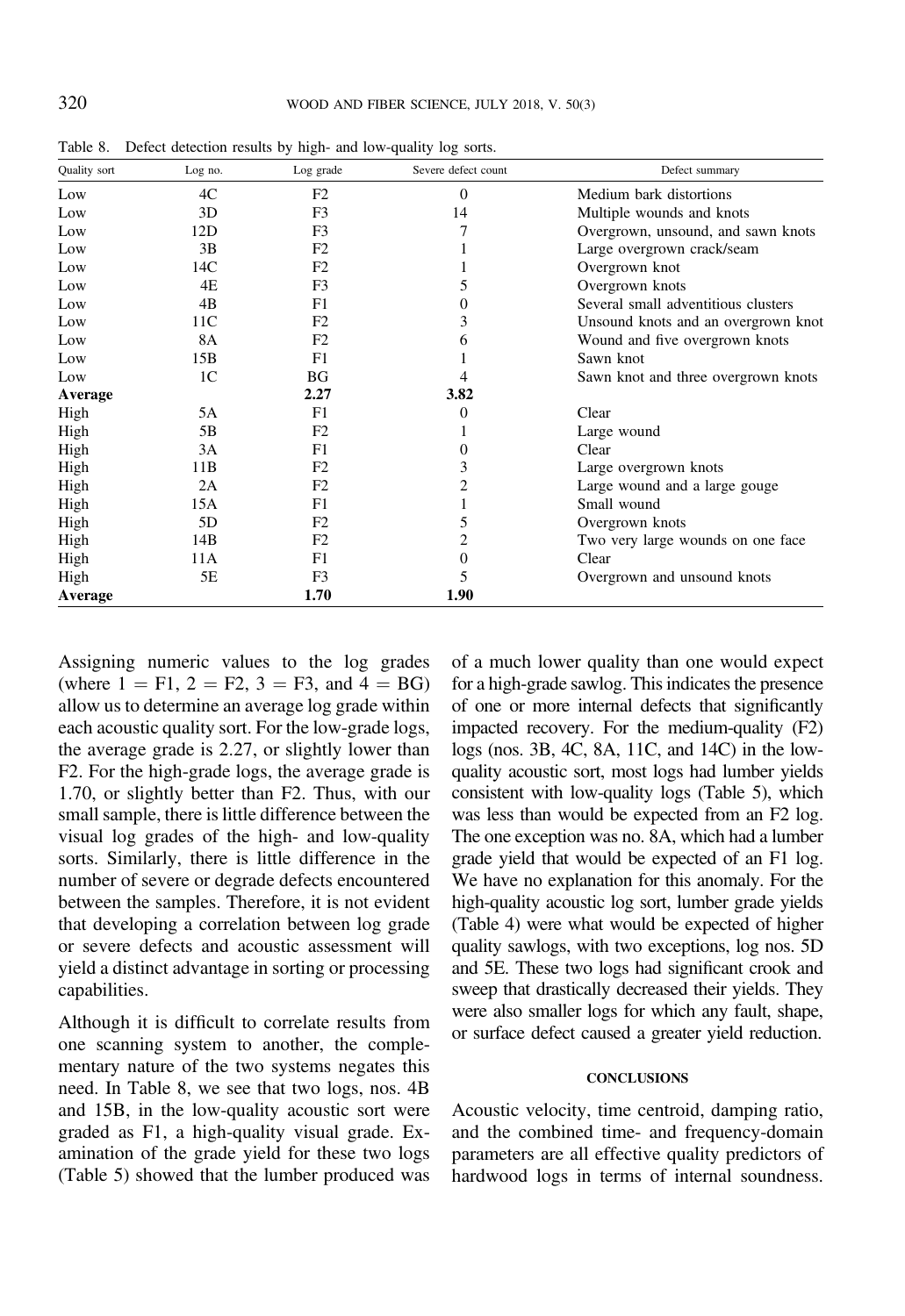<span id="page-11-0"></span>Acoustic parameters combined with highresolution laser scanning results provide a more complete data picture of the log: size, shape, surface defects, and degree of soundness. A highquality acoustic assessment coupled with low visual grade indicate a sound log, but the lumber will either have significant numbers of knots or recovery will be low because of poor log shape. By contrast, a high visual grade coupled with a low-quality acoustic sort indicate a log with hidden deficiencies that will decrease lumber value and volume. Thus, a combined system would be able to discriminate much more precisely with respect to log quality and potential lumber recovery than would either method independently.

#### ACKNOWLEDGMENTS

This project was conducted under the cooperative research agreement (14-JV-11111133-089) between the Natural Resources Research Institute of the University of Minnesota Duluth and the USDA Forest Service, Forest Products Laboratory. Mr. Feng Xu's participation in this project was supported by the Priority Academic Program Development of Jiangsu Higher Education Institutions and the Nanjing Forestry University Innovation Grant for Outstanding PhD Dissertations (grant no. 163070682). We thank Neal Bennett and Deborah Conner for their technical assistance during the project.

#### **REFERENCES**

- Bhandarkar S, Faust T, Tang M (1999) Catalog: A system for detection and rendering of internal log defects using computer tomography. Mach Vis Appl 11(4):171-190.
- Carpenter RD, Sonderman DL, Rast ED (1989) Defects in hardwood timber. Agricultural Handbook No. 678. U.S. Department of Agriculture, Forest Service, Washington, DC. 88 pp.
- Carter P, Briggs D, Ross RJ, Wang X (2005) Acoustic testing to enhance western forest values and meet customer wood quality needs. General Technical Report PNW-GTR642. USDA Forest Service, Pacific Northwest Research Station, Portland, OR. 121-129 pp.
- Chang S (1992) External and internal defect detection to optimize cutting of hardwood logs and lumber. Transferring Technologies for Industry No. 3. U.S. Department of Agriculture, National Agriculture Library, Beltsville, MD. 24 pp.
- Guddanti S, Chang S (1998) Replicating sawmill sawing with topsaw using CT images of a full length hardwood log. Forest Prod J 48(1):72-75.
- Harris P, Petherick R, Andrews M (2002) Acoustic resonance tools. Pages 195-201 in Proc. 13th International Symposium on Nondestructive Testing of Wood, August 19-21, 2002, Berkeley, CA.
- Li P, Abbott A, Schmoldt D (1996) Automated analysis of CT images for the inspection of hardwood log. Pages 1744-1749 in Proc. IEEE Conference on Neural Networks, June 3-6, 1996, Washington, DC.
- NHLA (2015) Rules for the measurement and inspection of hardwood and cypress. National Hardwood Lumber Association, Memphis, TN. 104 pp.
- Pellerin RF, DeGroot RC, Esenther GR (1985) Nondestructive stress wave measurements of decay and termite attack in experimental wood units. Pages 319-353 in Proc. 5th International Symposium on Nondestructive Testing of Wood, September 9-11, 1985, Pullman, WA. Washington State University, Pullman, WA.
- Rast ED, Sonderman DL, Gammon GL (1973) A guide to hardwood log grading. General Technical Report NE-1. U.S. Department of Agriculture, Forest Service, Northeastern Forest Experiment Station, Upper Darby, PA. 32 pp.
- Thomas L, Mili L, Thomas RE, Shaffer CA (2006) Defect detection on hardwood logs using laser scanning. Wood Fiber Sci 38(4):682-695.
- Thomas LH, Thomas RE (2011) A graphical automated detection system to locate hardwood log surface defects using high-resolution three-dimensional laser scan data. Pages 92-101 in Fei SL, Lhotka JM, Stringer JW, Gottschalk KW, Miller GW, eds. Proc. 17th Central Hardwood Forest Conference, April 5-7, 2010, Lexington, KY. General Technical Report NRS-P-78. U.S. Department of Agriculture, Forest Service, Northern Research Station, Newtown Square, PA.
- Thomas RE (2008) Predicting internal yellow-poplar log defect features using surface indicators. Wood Fiber Sci 40(1):14-22.
- Thomas RE (2013) RAYSAW: A log sawing simulator for 3D laser-scanned hardwood logs. Pages 325-334 in Proc. 18th Central Hardwood Forest Conference, March 26-28, 2012, Morgantown, WV. General Technical Report NRS-P-117. U.S. Department of Agriculture, Forest Service, Northern Research Station, Newtown Square, PA.
- Thomas RE, Thomas L, Shaffer C (2008) Defect detection on hardwood logs using high-resolution laser scan data. Pages 163-167 in Proc. 15th International Symposium on Nondestructive Testing of Wood, September 10-12, 2007, Duluth, MN. Natural Resources Research Institute, University of Minnesota, Duluth, MN.
- Thomas RE, Thomas LH (2013) Using parallel computing methods to improve log surface defect detection methods. Pages 196-205 in Ross RJ, Wang X, eds. Proc. 18th International Nondestructive Testing and Evaluation of Wood Symposium, September 24-27, 2013, Madison, WI. General Technical Report FPL-GTR-226. U.S.